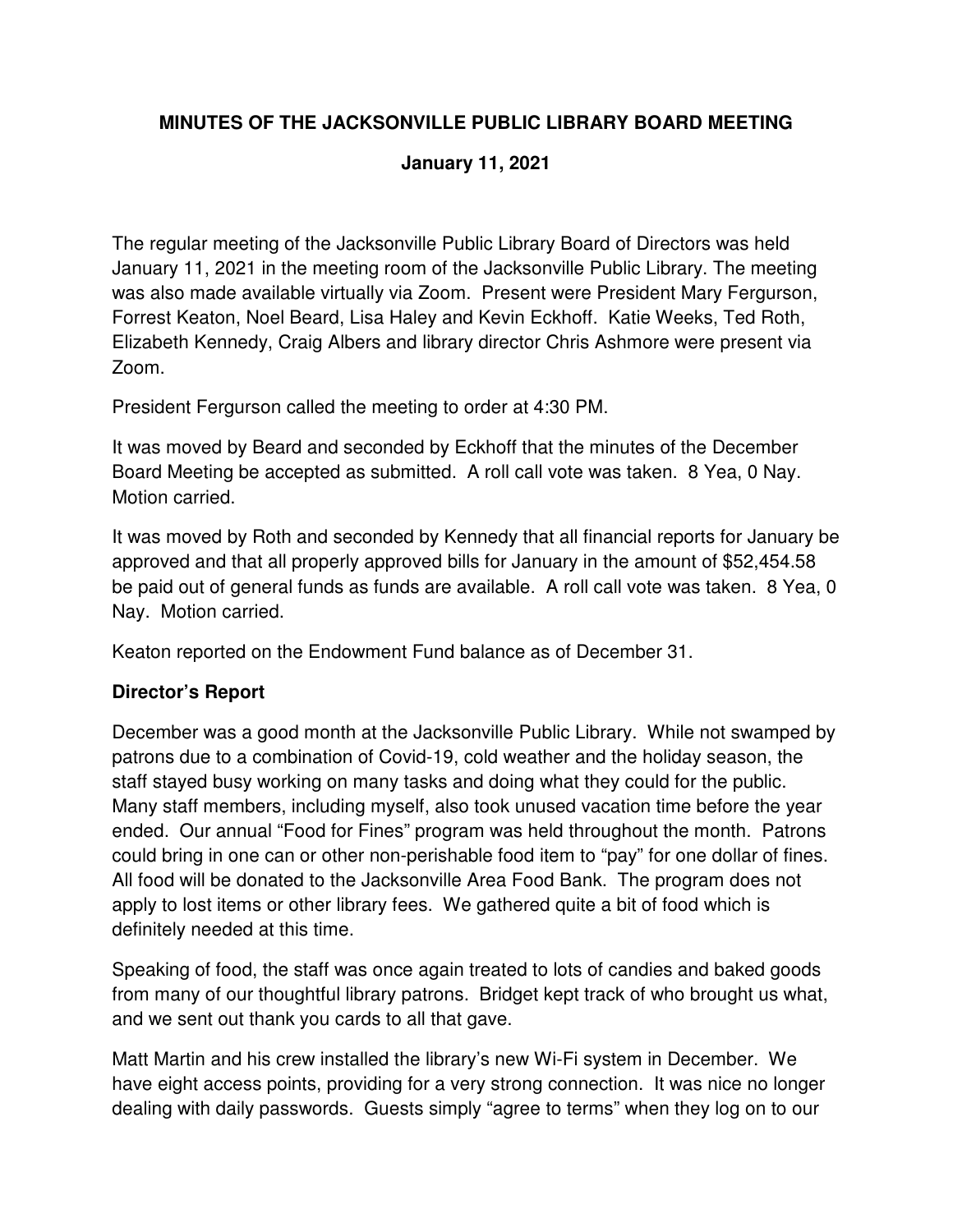guest account. They ran into a snag as far as the video conferencing installation and set-up is concerned. There are no studs in the north wall of the meeting room and the television was too heavy to mount there. We decided on mounting the television on the west wall, but before this can happen, the fire alarm on the west wall needs to be moved. I have placed a service call to have this done and the television will be centered and mounted on the west wall when this is done. We may have one more board meeting simply using the lap top.

Heidi Estabrook worked some extra hours in December so that she could spend time training with Diane Hollendonner before her retirement. Things went very well and Heidi will do a great job as the new Outreach Librarian. It was sad to say good-bye to Diane, but she is just a phone call away if she is needed for anything.

Sarah and I had a phone conference with News Bank, an online provider of various national newspapers, and took advantage of some free trials of other databases. At this point in time, I am not sure whether we will be making any immediate changes in our database offerings.

Other tasks keeping me busy during December included a radio appearance on WLDS; web site and Facebook maintenance; collection development; and beginning to gather some year-end numbers for things we would like to look at for 2020, including web site usage, social media usage, database usage, and virtual programs and attendance/views. I likely will not have all the numbers I need by the January board meeting, but we will hopefully look at these numbers in February. I am curious to see if these numbers stayed about the same as they were in 2019, went down like most of our other usage numbers, or perhaps increased because they are all things that did not involve visiting the actual library building.

#### **Adult Services**

The Adult Services department was steadily busy throughout the month of December. Sarah had 9 technology appointments and helped patrons with other daily technology questions. Cindy and Sarah worked together to get the Youth Services programs uploaded onto Facebook. Sarah spent time promoting events using social media, sending items to local media outlets and more. She also worked on research projects with patrons relating to local history and genealogy and helped with other daily reference questions. She updated the blog, social media and the website as time permitted.

Sarah continued weeding books to create room on the shelves upstairs. She had one live virtual Zoom event in December called "The Great British Baking Tour." It was wellattended and well-received. Sarah also facilitated a Zoom program with the local Audubon Society's Young Explorers Club called "Winter Adaptations." Overall, the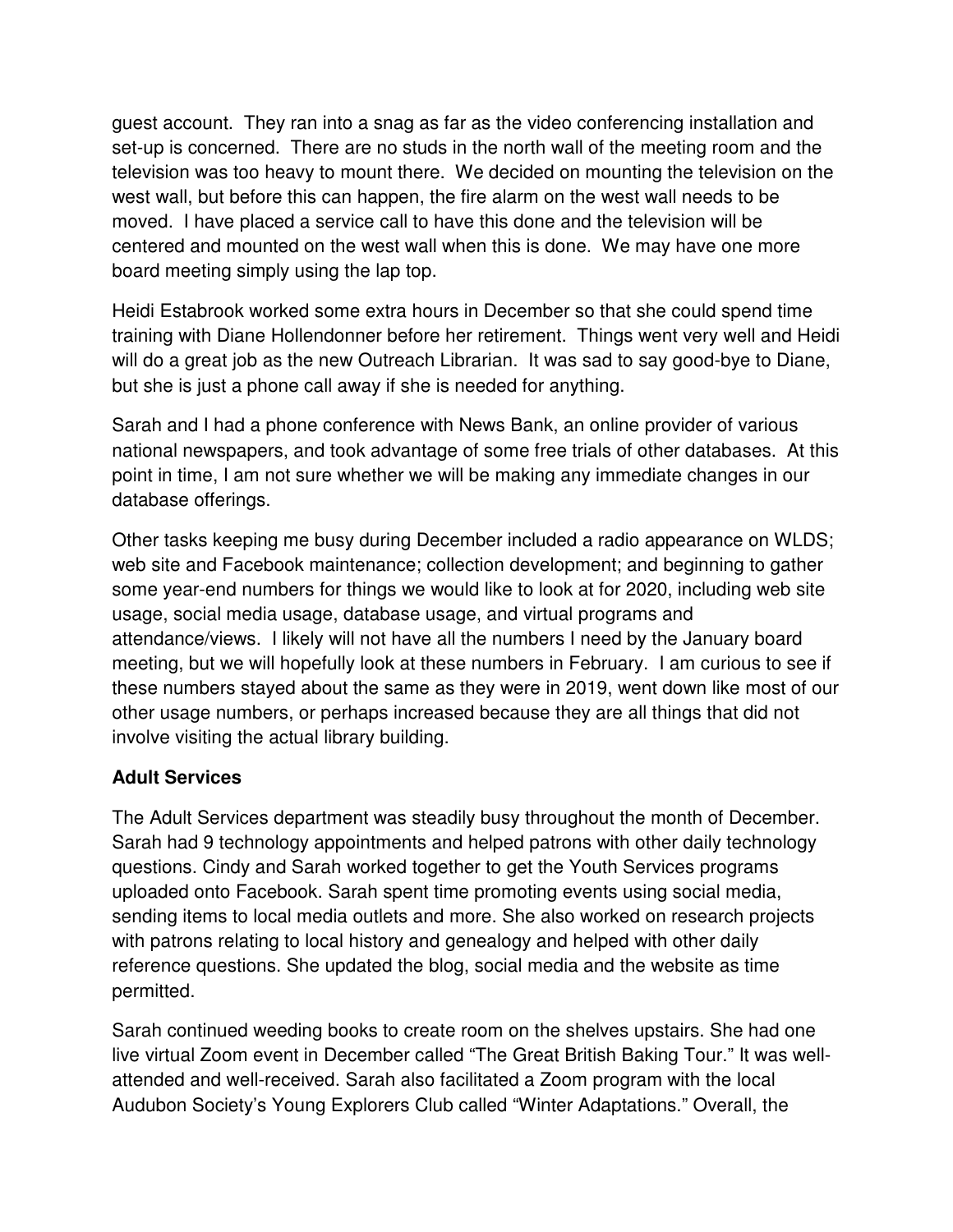program went spectacularly, especially given the fact that it was the first time this program was held virtually. Sarah also researched items to purchase for the collection and placed book and AV orders as needed.

Sarah attended a RAILS System Member Update and learned more about the nonresident "Cards for Kids" program and how it might affect JPL. Last but not least, the library applied for and was awarded a grant from the American Library Association that will allow for a "One Book, One Community" virtual book discussion of the title "Evicted" by Matthew Desmond, with copies given to participants as well as a small fleet of tablets for those who might not have technology at home. Other community stakeholders will be participating and it should be a great opportunity.

## **Interlibrary Loan/Holds**

In December, there were 1,522 items borrowed from other libraries; 1,062 items lent to other libraries; and 433 reciprocal circulations.

# **Circulation Services**

The library provided amazing service to every patron that walked in the door during the month of December. The Circulation Staff was very busy with sanitizing everything and helping people on the computers and microfilm. Diane Hequet was very busy cleaning disks, fixing books, and helping patrons. Andy Mitchell was busy helping patrons and helping Bridget decorate to bring a little holiday cheer to the library.

Bridget pulled books from the 'new' shelf that were no longer new and changed their locations in the catalog. She also worked on the library's Pinterest account and kept the Pinterest pages up to date. She also kept track of the ISD and ISVI books to see if they had been turned in at the student's home libraries. Bridget mailed out overdue notices every day comparing the information with the patron's accounts to make sure the items had not been turned in yet. She continued to work on weeding the books to make room for all the new books that have been switched over. Bridget also removed and updated patron emails based on reports sent by RSA.

# **Extension Services**

Covid-19 hit Jacksonville hard in December, with Prairie Village experiencing an outbreak and the other nursing homes/assisted living facilities restricted due to quarantines. Several current and former homebound patrons lost their lives. Residents who were able to receive book deliveries were overjoyed, however, as the books helped a lot while they were shut up in their rooms with no visitors and no activities. Interagency meetings for the month were cancelled, and the Senior Center remained closed. As Diane prepared for retirement at the end of the month, Heidi Estabrook trained for the job and learned all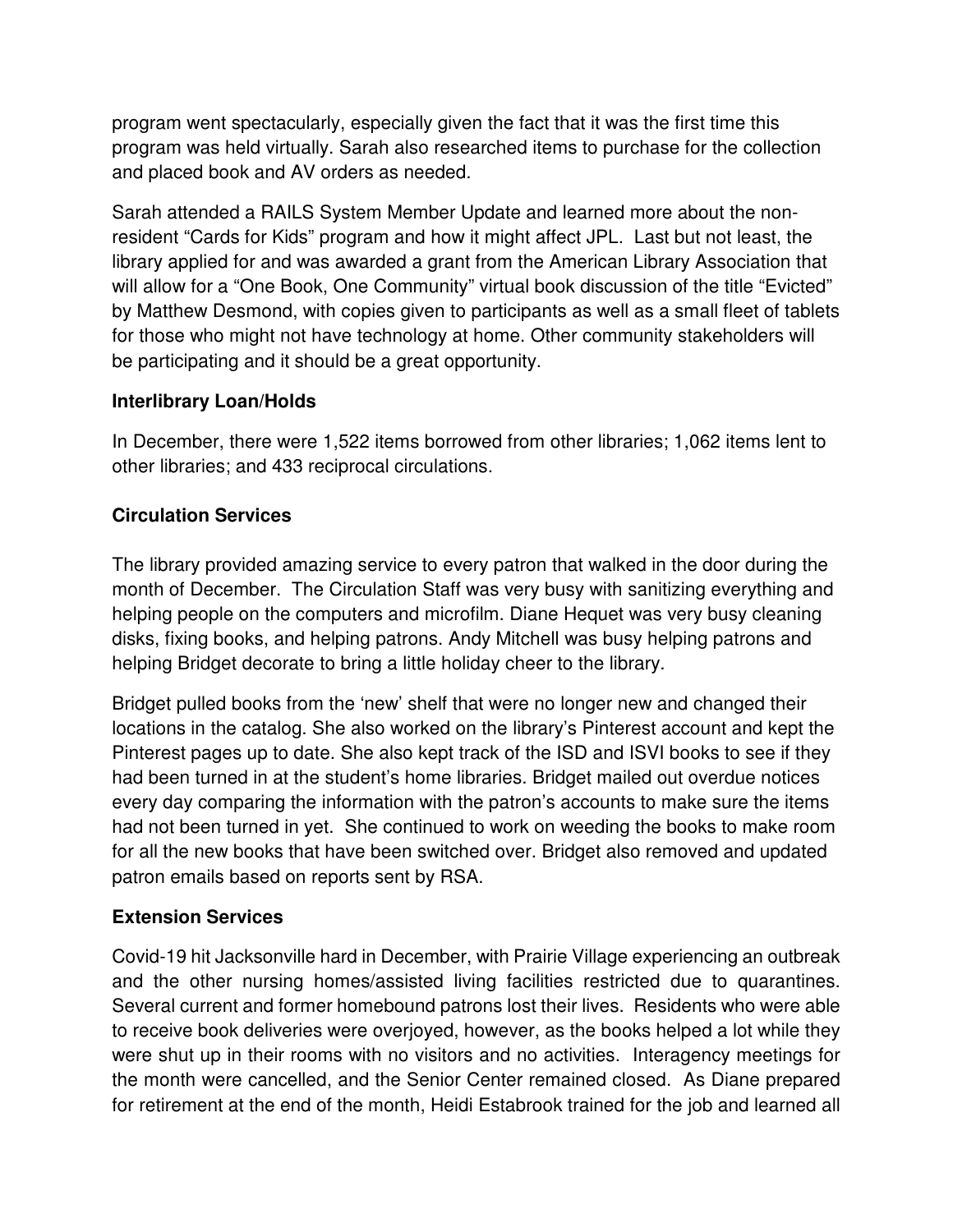the secrets of managing the Large Print Collection, handling deliveries, and ordering books.

"The years in Outreach have been wonderful, with so many great memories of the coworkers, patrons, and Senior Center friends who have made this job so interesting. I'll miss it." -- Diane

# **Youth Services**

Cindy maintained her regular schedule of videos and craft handouts during December. She had Story Time videos, along with three STEAM videos. Youth Services makes 30 craft packets for kids and 10 for teens each month. The crafts are typically gone within 2-4 days. Cindy began planning for Summer Reading. At this point, she is making plans for both an in-person and a virtual version of Summer Reading, depending on the situation we find ourselves in over the summer. A hybrid in-person/virtual Summer Reading Program is also on the table.

## **Technical Services**

Lauren continued to excel in her role as cataloger. With Linda's cataloging assistance and Kim's efficient processing of materials, things ran very smoothly in Technical Services.

# **COMMITTEE REPORTS**

# **Automation/Technology**

Ashmore reported that Matt Martin Consulting had installed the upgraded Wi-Fi system and that it was working nicely. Matt ran into a snag in installing the large screen television for videoconferencing. The north wall would not support the television, so it was decided to mount the television on the west wall. Before this could happen, the fire alarm on that wall had to be moved. Everything should be ready to go by the February board meeting.

#### **Building and Grounds**

Ashmore reported that the contract had been signed for the Courtyard Renovation Project being done by Neff-Colvin. The project will begin in the Spring, when the weather permits.

#### **Finance**

Ashmore reported that the 2020 year-end General Fund surplus was \$75,853.21. Keaton made a motion to transfer this amount from the General Fund to the Special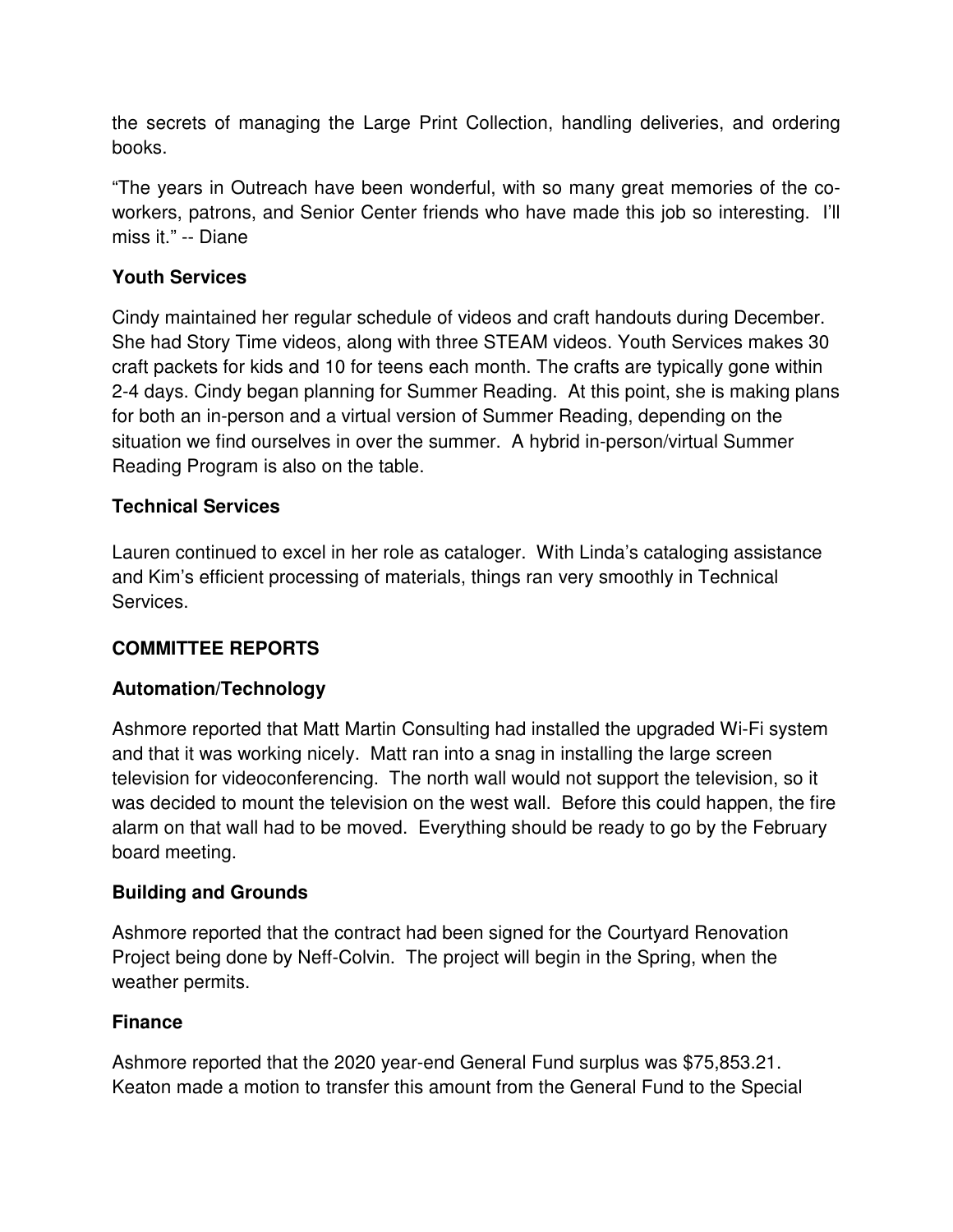Reserve Fund, seconded by Beard. A roll call vote was taken. 8 yea, 0 nay. Motion carried. The transfer check will be signed at the February board meeting.

#### **Personnel**

None

## **Public Relations**

None

# **FRIENDS OF THE LIBRARY**

None

## **RAILS/RSA**

None

#### **Old Business**

None

#### **New Business**

Keaton made a motion to make the closed session minutes from the January 13, 2020 board meeting available for public inspection, seconded by Albers. A roll call vote was taken. 8 yea, 0 nay. Motion carried.

Ashmore reviewed the dates for the 2021 regular library board meetings. Beard made a motion to accept these dates, seconded by Weeks. A roll call vote was taken. 8 year, 0 nay. Motion carried.

At 5:14 p.m. the board voted to move into closed session for the purpose of discussing personnel matters upon a motion made by Beard and seconded by Albers. The motion was unanimously approved.

Upon returning to open session, the board unanimously voted to pay the director's salary as budgeted for 2021 - \$73,170.00 - retroactive to January 1, 2021- on a motion made by Kennedy, seconded by Haley. This increase represents a three percent raise over the 2020 salary, reflecting Ashmore's solid leadership, communication and organization skills during the challenging COVID-19 pandemic. His efforts to respond to the evolving crisis while safeguarding the health of staff and patrons alike, and adapting the library's services and implementing more and advanced technological tools to meet the community's needs were outstanding. He also continued to address achievable